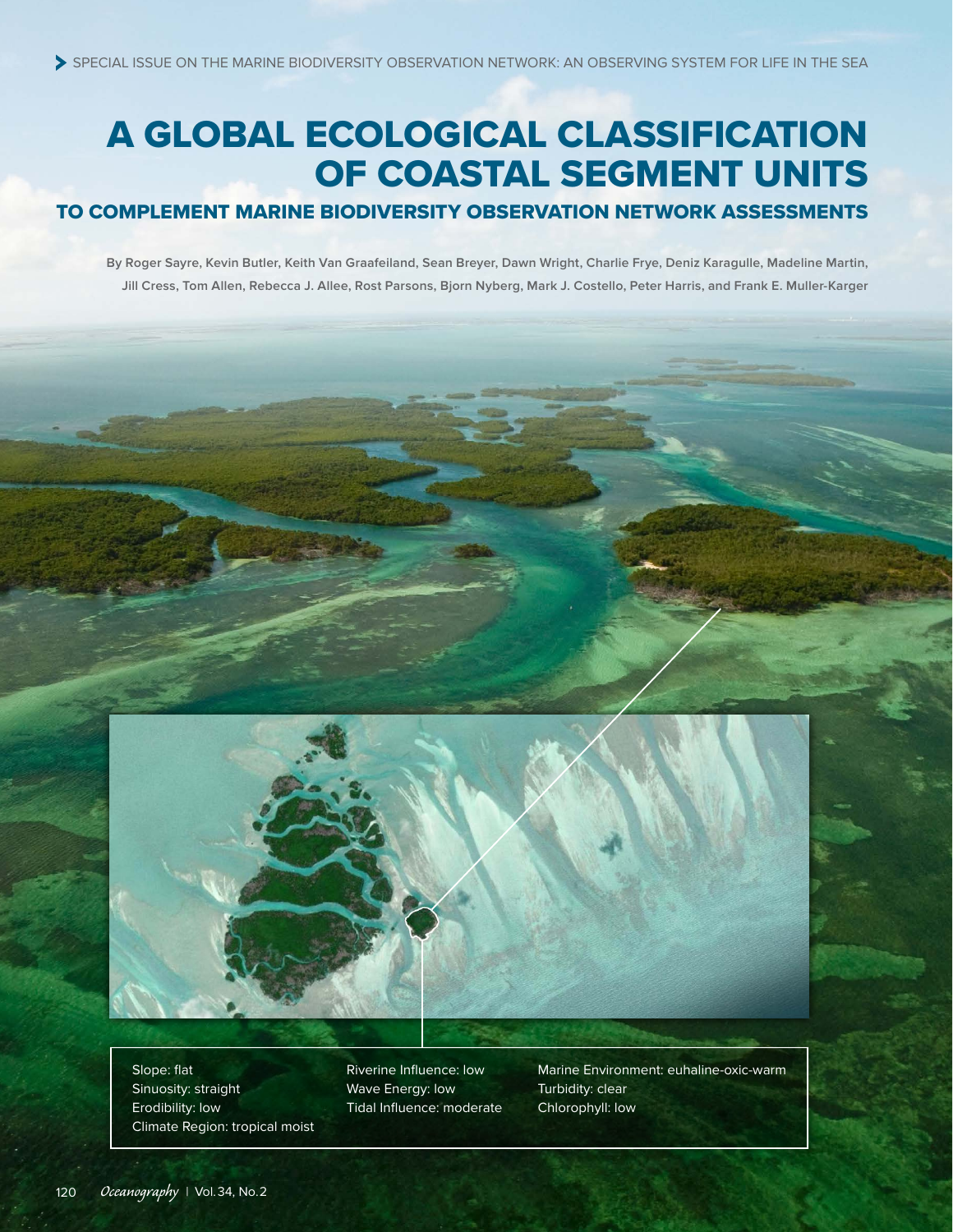ABSTRACT. A new data layer provides Coastal and Marine Ecological Classification Standard (CMECS) labels for global coastal segments at 1 km or shorter resolution. These characteristics are summarized for six US Marine Biodiversity Observation Network (MBON) sites and one MBON Pole to Pole of the Americas site in Argentina. The global coastlines CMECS classifications were produced from a partitioning of a 30 m Landsat-derived shoreline vector that was segmented into 4 million 1 km or shorter segments. Each segment was attributed with values from 10 variables that represent the ecological settings in which the coastline occurs, including properties of the adjacent water, adjacent land, and coastline itself. The 4 million segments were classified into 81,000 coastal segment units (CSUs) as unique combinations of variable classes. We summarize the process to develop the CSUs and derive summary descriptions for the seven MBON case study sites. We discuss the intended application of the new CSU data for research and management in coastal areas.

#### INTRODUCTION

Historically, coastal environments have been characterized primarily based on geomorphological characteristics and hydrodynamic forcing features (e.g., Inman and Nordstrom, 1971; Davies, 1980; Boyd et al., 1992; Cooper and McLaughlin, 1998; Harris et al., 2002; FGDC, 2012; Thom et al., 2018; and Davis and Fitzgerald, 2020). Coastal classifications are used in risk assessments (NEA and UNEP-WCMC, 2019), ecosystems services assessments (Barbier et al., 2011), and conservation planning and marine protected area design (Neilson and Costello, 1999; Burke et al., 2000). Coastal environment classification is also useful for improving understanding of ecosystem distributions and conditions (FGDC, 2012; Gagné et al., 2020).

Although classifications and maps are necessary for these applications, there is a lack of standardized, high resolution, and globally comprehensive data describing the global distribution of coastal ecosystems (Burke et al., 2000; Estes et al., 2018). To address the problem of a general lack of globally comprehensive geospatial data on terrestrial, freshwater, and coastal and marine ecosystem distributions, the Group on Earth Observations (GEO) commissioned the development of a high spatial resolution geospatial characterization of global ecosystems (Task T1 in the GEO Ecosystems 2020–2022 Implementation Plan: [https://](https://earthobservations.org/documents/gwp20_22/GEO-ECO.pdf) [earthobservations.org/](https://earthobservations.org/documents/gwp20_22/GEO-ECO.pdf) documents/ [gwp20\\_22/GEO-ECO.pdf](https://earthobservations.org/documents/gwp20_22/GEO-ECO.pdf)). The work has resulted in several standardized global ecosystem data layers, including Ecological Land Units (ELUs; Sayre et al., 2014), World Terrestrial Ecosystems (WTEs; Sayre et al., 2020), true threedimensional oceanic pelagic Ecological Marine Units (EMUs; Sayre et al., 2017), and now global coastal segment units

(CSUs; Sayre et al., 2021). Specifically, the CSUs describe land- and water-side ecological settings using the Coastal and Marine Ecological Classification Standard (CMECS; FGDC, 2012).

Here, we use the CSU layers to characterize the coastal biophysical environments of the six US Marine Biodiversity Observation Network (MBON) sites and one MBON Pole to Pole of the Americas site in Argentina. We characterize coastal ecological settings using variables and class ranges from CMECS, a robust framework for marine ecosystem classification adopted as the US federal standard by the Federal Geographic Data Committee (FGDC, 2012). We summarize the basic global segmentation analysis and methodology for deriving the CSUs and discuss their intended applications.

## METHODOLOGY

Our approach to classifying Earth's coastlines, using CMECS variables and classes wherever possible, included five steps (Sayre et al., 2021):

- 1. Partition an existing 30 m resolution Landsat-derived global shoreline vector (GSV) into 1 km lengths.
- 2. Select variables to express the aggregate ecological setting of each segment, including properties of the adjacent water, the land, and the coastline itself.
- 3. Attribute the segments with the values of the selected variables.
- 4. Categorize attribute values into standardized classes using CMECS (FGDC, 2012).
- 5. Determine the number and composition of resulting CSUs for each site.

PREVIOUS PAGE. The coastal ecological settings of a very small islet in an archipelago of mangrove islands in the Key West National Wildlife Reserve, Florida. This information about coastline properties is now available for every 1 km stretch of coastline on the planet. *Image credits: (background) Paul Nelson, US Geological Survey, (inset) Esri World Image Basemap*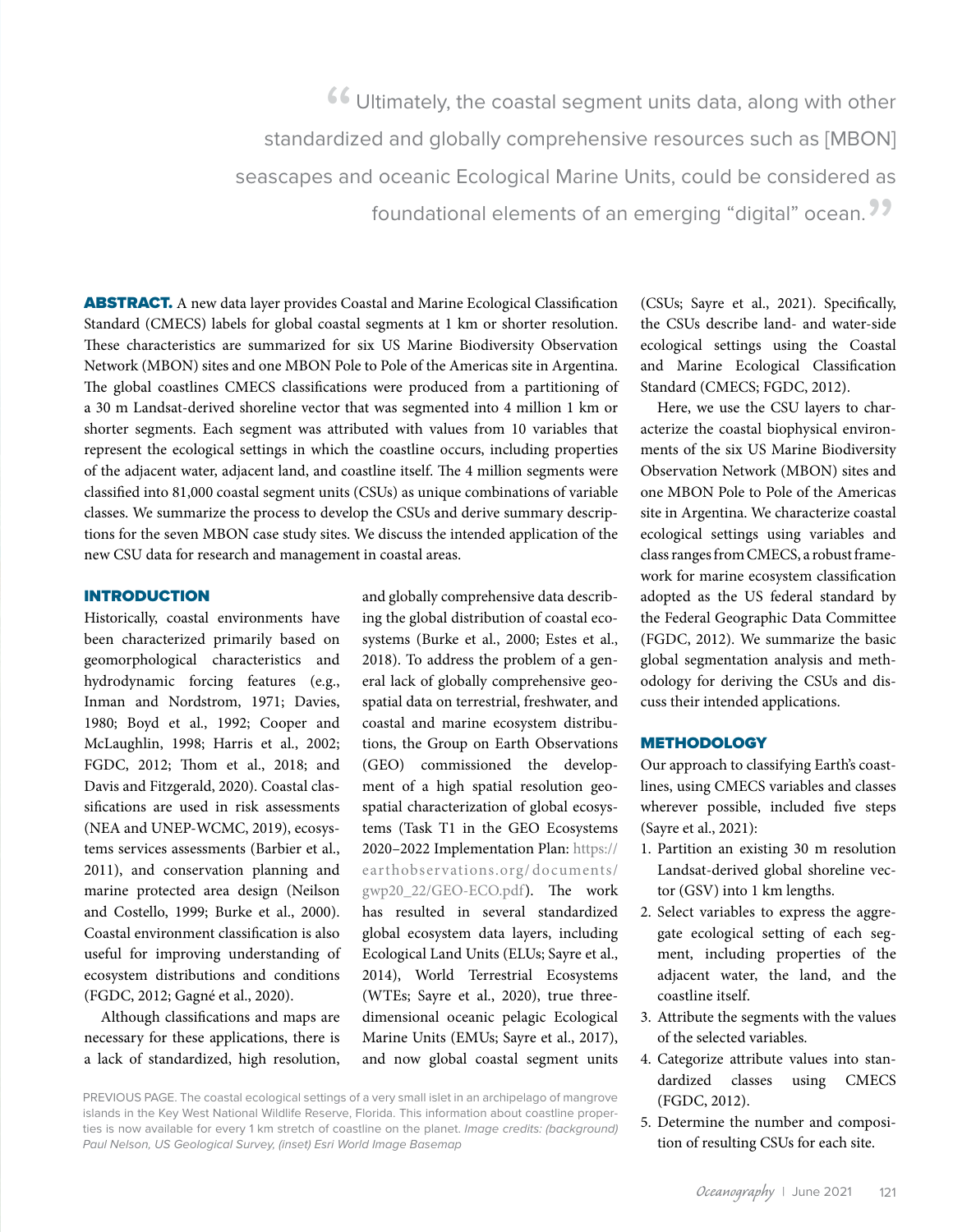

## BOX 1. The ten attributes used for identifying and describing standardized global coastal segment units (CSUs).

A 30 m Global Shoreline Vector (GSV) was extracted from 2014 Landsat annual composite imagery (Sayre et al., 2019) and segmented into 4,005,842 1 km or shorter segments. Ten variables were selected to represent the aggregate ecological setting for the coastlines (**Box 1**).

The five water-side variables serve to characterize average, relatively longterm conditions of coastal waters. The "marine physical environment" variable is a composite measure of the temperature, salinity, and dissolved oxygen regimes, each with its own CMECS categories. The underlying data for this metric were derived from the global ecological marine units (EMUs; Sayre et al., 2017) data based on long-term averages of NOAA's World Ocean Atlas data ([https://www.ncei.noaa.gov/products/](https://www.ncei.noaa.gov/products/world-ocean-atlas) [world-ocean-atlas\)](https://www.ncei.noaa.gov/products/world-ocean-atlas).

The land-side variables represent determinants of biotic distributions (Bailey, 2009; Gagné et al., 2020). We used the World Climate Regions data (Sayre et al., 2020) derived from the WorldClim v. 2.0 climate data (Fick and Hijmans, 2017) for long-term average annual air temperature and precipitation. We also used the Global Lithology Map (GLiM; Hartmann and Moosdorf, 2012) and an erodibility index (Moosdorf et al., 2018) to describe relative susceptibility to erosion of the underlying lithological formations at the coastline.

For the coastline itself, we identified three properties as important influences on coastal ecology: sinuosity, slope, and river outflow. Sinuosity impacts land- (e.g., sediment deposition) and waterside (e.g., wave energy and exposure) processes (Bartley et al. 2001; Nyberg and Howell, 2016). The slope profile perpendicular to the coastline influences wave energy and exposure (John et al., 2017). River outflow influences patterns of sediment deposition, turbidity, and salinity (Osadchiev and Zavialov, 2019).

In most cases (seven of the 10 variables), the attribution was obtained from a global raster layer built for each variable. The value of the raster cell whose centerpoint was closest to the midpoint of the 1 km segment was then attributed to the segment midpoint. For the land slope profile, a 200 m perpendicular to

each segment midpoint was created, and the elevation values at both ends of the perpendicular were used to calculate the slope. For sinuosity, a 10 km segment of coastline was used (10 segments) and the roughness index (RI) was calculated as the ratio of the length of the actual curvilinear coastline to the length of a straight line connecting the two ends of the segment. The RI value was then attributed to the segment midpoints of the 10 segments.

The river outflow index required identifying where rivers  $(\sim 160,000)$  intersected the GSV and calculating the magnitude of the riverine discharge into the ocean. The index represents volumes of water discharging at river mouths and the spread of that water into the ocean, statistically modeled using a kernel density function. We modeled average annual capture of precipitation in catchment basins at a 1 km resolution and assumed that this approximated discharge. Assumptions included that: (1) precipitation is uniform across the basin, and (2) discharge equals precipitation. The water volume values were normalized to a unitless river outflow index between zero and one using the min-max scaling method, and subsequently grouped into low influence, medium influence, and high influence. The river outflow index is intended to represent a simple, relative measure of riverine influences along the coastline (Sayre et al., 2021).

Temporally, many values represent long-term (extent of archive) averages of annual means wherever possible: integrated marine environment variable – 57 years (1956-2013), chlorophyll variable – 24 years (1997–2020), tidal range variable – 20 years (1994–2014), wave height variable – 30 years (1979–2009), turbidity variable – 17 years (2002– 2019), climate setting variable – 30 years (1970–2000), and river influence variable – 30 years (1970–2000). The remaining variables (erodibility, sinuosity, and slope profile) represent more enduring coastline characteristics and were not derived from time series data.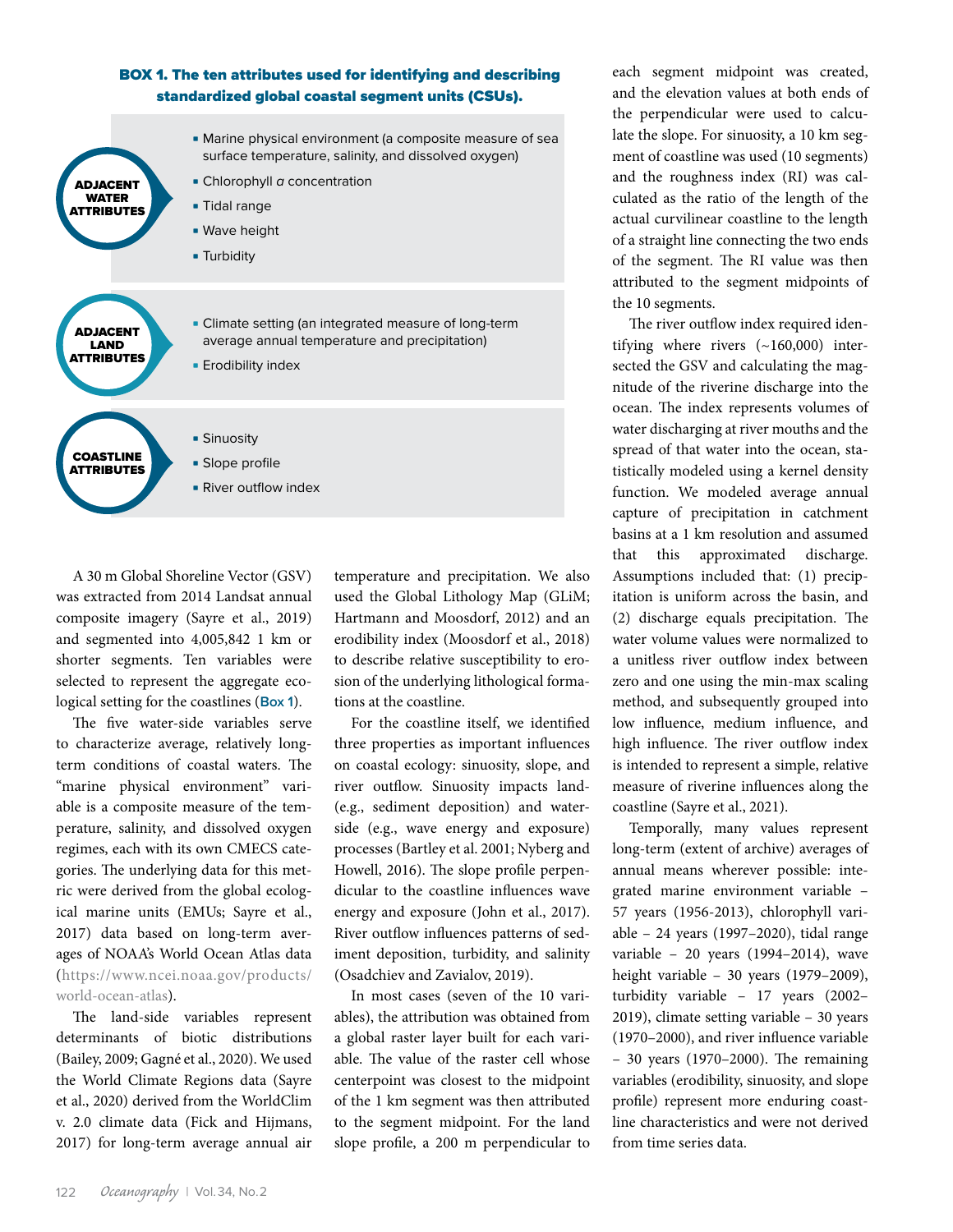## RESULTS

The approximately 4 million coastal segments were classified into 81,000 unique CSUs. **Figure 1** shows the set of attribute names, values, and classes returned from a query of a 1 km stretch of coastline from one of the Channel Islands in the Santa Barbara Channel MBON site. **Figures 2–7** show the distributions and descriptive statistics of CSUs at the six US MBON sites (**Figure 2**, Arctic; **Figure 3**, Pacific Northwest; **Figure 4**, Central California; **Figure 5**, Santa Barbara Channel; **Figure 6**, Florida Keys; and **Figure 7**, Gulf of Maine), spanning a range of latitudes, longitudes, and physical environments. **Figure 8** shows the CSU distributions and characteristics at one of the MBON Pole to Pole of the Americas sites, Golfo Nuevo, in Argentina. Finally, depicting the global distribution of the 81,000 CSUs



FIGURE 1. Results from a query of a single 1 km stretch of coastline in the Santa Barbara Channel US Marine Biodiversity Observation Network (MBON) site. The names of the 10 coastal ecological variables, as well as their values and classes at that location, are returned as a pop-up result from the query. The queried coastal segment unit (CSU) is classified as: sloping, straight, medium erodibility, warm temperate dry, low river discharge, moderate wave energy, moderately tidal, euhaline-oxic-moderate to cool, clear, and low chlorophyll.



PENINSULA

FIGURE 2. Coastline characteristics of the Arctic (Alaska) US MBON site. (top) Coastline segments (red) selected for site characterization (N = 4,858 segments). A barrier island is visible in the graphic. In addition to the Alaskan mainland, CSUs are identified for both the land-facing and sea-facing coastlines of the barrier island. (bottom) Descriptive statistics for the CSUs, including summary Coastal and Marine Ecological Classification Standard (CMECS) text descriptors of the 10 variables (last column). This site is characterized as: flat, straight, medium erodibility, polar moist, moderate river discharge, low wave energy, microtidal, euhaline-highly oxic-superchilled, turbid, moderate chlorophyll. NA = not applicable (categorical variable).

| <b>VARIABLE</b>                         | <b>MEAN</b> | <b>MEDIAN</b> | <b>STANDARD</b><br><b>DEVIATION</b> | <b>RANGE</b> | <b>PREDOMINANT CLASS</b><br>(% OF SEGMENTS) |
|-----------------------------------------|-------------|---------------|-------------------------------------|--------------|---------------------------------------------|
| Slope (%)                               | 10.85       | 6.74          | 19.69                               | 718.96       | Flat (63)                                   |
| <b>Sinuosity (unitless)</b>             | 1.84        | 1.21          | 3.23                                | 46.57        | Straight (69)                               |
| Erodibility                             | <b>NA</b>   | <b>NA</b>     | <b>NA</b>                           | <b>NA</b>    | Medium (90)                                 |
| <b>Temperature and Moisture Regime</b>  | <b>NA</b>   | <b>NA</b>     | <b>NA</b>                           | <b>NA</b>    | Polar Moist (80)                            |
| <b>River Discharge (unitless)</b>       | 0.00004     | 0.00003       | 0.00005                             | 0.0001       | Moderate River Discharge (54)               |
| Wave Height (m)                         | 0.53        | 0.53          | 0.08                                | 0.28         | Low Wave Energy (100)                       |
| Tidal Range (m)                         | 0.18        | 0.17          | 0.03                                | 0.10         | Microtidal (100)                            |
| <b>Marine Physical Environment</b>      | <b>NA</b>   | <b>NA</b>     | <b>NA</b>                           | <b>NA</b>    | Euhaline-Highly Oxic-Superchilled (100)     |
| Turbidity $(m^{-1})$                    | 0.56        | 0.35          | 0.60                                | 2.41         | Turbid (51)                                 |
| Chlorophyll ( $\mu$ g L <sup>-1</sup> ) | 2.83        | 2.88          | 0.81                                | 5.51         | Moderate Chlorophyll (80)                   |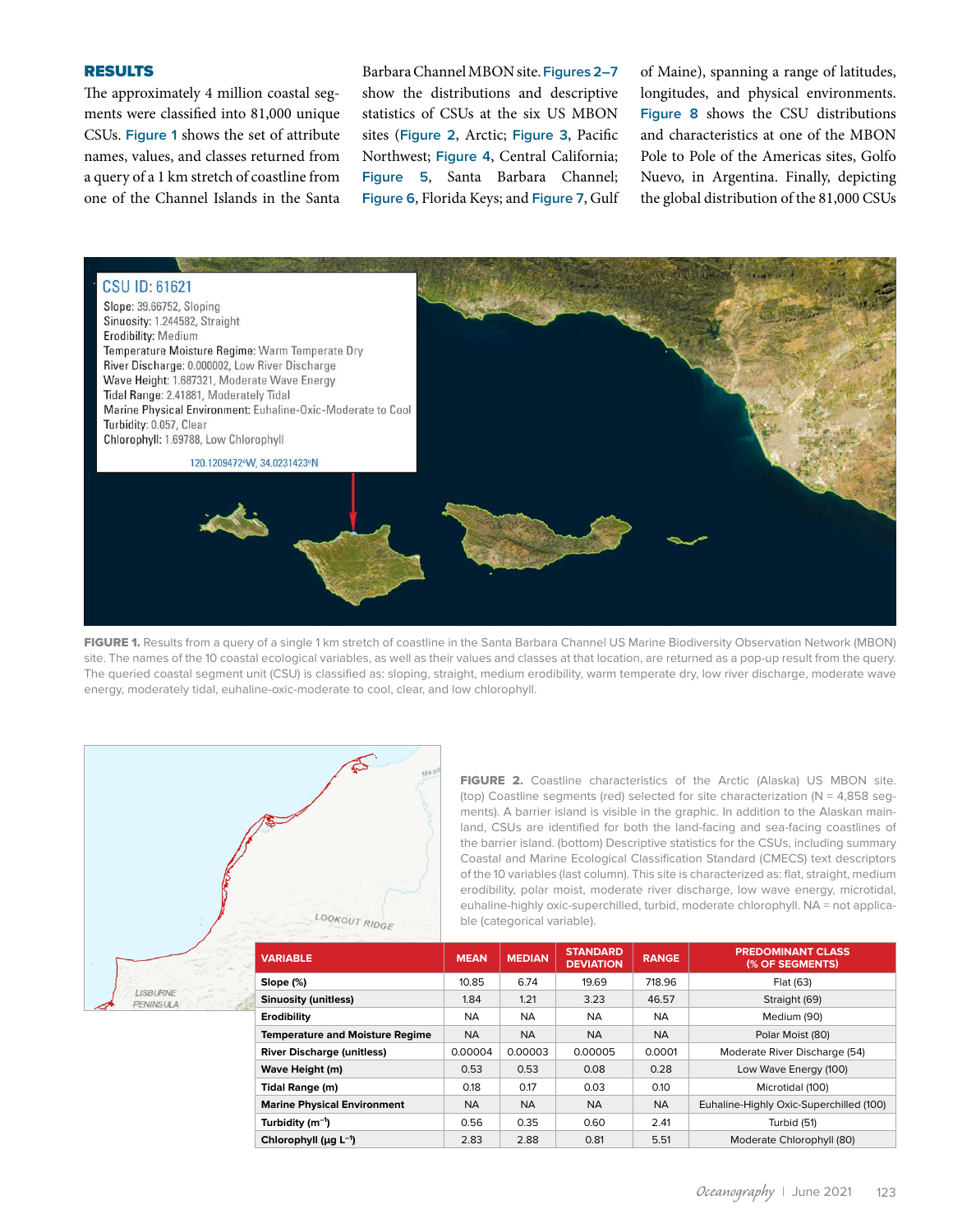is impractical due to the sheer number of the units and the inability to visually resolve them with standard color separation approaches. **Figure 9** therefore shows a map of 16 groups of globally similar coastlines based on CSU composition and derived from statistical clustering (Sayre et al., 2021).

## **DISCUSSION**

The MBON sites span a considerable range of latitudes, coastal morphologies, ocean regimes, and adjacent land regimes. The geomorphology that underlies their biogeography would be difficult to compare without a digital tool. The CSU data enable standardized site-based comparisons by averaging the characteristics (CMECS values) of all the segments in the sites.

For example, the six US MBON sites encompass a range of CMECS water temperature classes, from superchilled (Alaskan Arctic, Pacific Northwest), very cold (Gulf of Maine), and moderate to



Aberdeer

FIGURE 3. Coastline characteristics of the Olympic Coast National Marine Sanctuary (Pacific Northwest US MBON site). (top) Coastline segments (red) selected for site characterization (N = 447 segments). (bottom) Descriptive statistics for the CSUs, including summary text descriptors of the ten variables (last column). This site is characterized as: flat, straight, medium erodibility, warm temperate moist, moderate river discharge, low wave energy, moderately tidal, euhaline-highly oxic-superchilled, moderately turbid, moderate chlorophyll. NA = not applicable (categorical variable).

| <b>VARIABLE</b>                         | <b>MEAN</b> | <b>MEDIAN</b> | <b>STANDARD</b><br><b>DEVIATION</b> | <b>RANGE</b> | <b>PREDOMINANT CLASS</b><br>(% OF SEGMENTS) |
|-----------------------------------------|-------------|---------------|-------------------------------------|--------------|---------------------------------------------|
| Slope (%)                               | 30.47       | 12.49         | 41.38                               | 302.28       | Flat (43)                                   |
| <b>Sinuosity (unitless)</b>             | 1.19        | 1.22          | 1.12                                | 7.40         | Straight (79)                               |
| Erodibility                             | <b>NA</b>   | <b>NA</b>     | <b>NA</b>                           | <b>NA</b>    | Medium (56)                                 |
| <b>Temperature and Moisture Regime</b>  | <b>NA</b>   | <b>NA</b>     | <b>NA</b>                           | <b>NA</b>    | Warm Temperate Moist (98)                   |
| <b>River Discharge (unitless)</b>       | 0.0005      | 0.0004        | 0.0002                              | 0.0007       | Moderate River Discharge (100)              |
| Wave Height (m)                         | 0.67        | 0.66          | 0.24                                | 0.59         | Low Wave Energy (70)                        |
| Tidal Range (m)                         | 3.81        | 3.77          | 0.08                                | 0.43         | Moderately Tidal (97)                       |
| <b>Marine Physical Environment</b>      | <b>NA</b>   | <b>NA</b>     | <b>NA</b>                           | <b>NA</b>    | Euhaline-Highly Oxic-Superchilled (68)      |
| Turbidity $(m^{-1})$                    | 0.25        | 0.22          | 0.15                                | 0.57         | Moderately Turbid (52)                      |
| Chlorophyll ( $\mu$ g L <sup>-1</sup> ) | 3.27        | 3.30          | 0.57                                | 2.85         | Moderate Chlorophyll (93)                   |



FIGURE 4. Coastline characteristics of the Monterey Bay National Marine Sanctuary (Central California US MBON site). (top) Coastline segments (red) selected for site characterization (N = 594 segments). (bottom) Descriptive statistics for the CSUs, including summary text descriptors of the 10 variables (last column). This site is characterized as: sloping, straight, high erodibility, warm temperate dry, moderate river discharge, moderate wave energy, moderately tidal, euhaline-oxic-moderate to cool, clear, moderate chlorophyll. NA = not applicable (categorical variable).

| <b>VARIABLE</b>                         | <b>MEAN</b> | <b>MEDIAN</b> | <b>STANDARD</b><br><b>DEVIATION</b> | <b>RANGE</b> | <b>PREDOMINANT CLASS</b><br>(% OF SEGMENTS) |
|-----------------------------------------|-------------|---------------|-------------------------------------|--------------|---------------------------------------------|
| Slope (%)                               | 54.08       | 30.43         | 57.18                               | 327.03       | Sloping (40)                                |
| Sinuosity (unitless)                    | 1.47        | 1.24          | 0.90                                | 5.44         | Straight (77)                               |
| Erodibility                             | <b>NA</b>   | <b>NA</b>     | <b>NA</b>                           | <b>NA</b>    | High (44)                                   |
| <b>Temperature and Moisture Regime</b>  | <b>NA</b>   | <b>NA</b>     | <b>NA</b>                           | <b>NA</b>    | Warm Temperate Dry (55)                     |
| <b>River Discharge (unitless)</b>       | 0.00004     | 0.00004       | 0.00002                             | 0.0001       | Moderate River Discharge (85)               |
| Wave Height (m)                         | 1.69        | 1.69          | 0.14                                | 0.55         | Moderate Wave Energy (96)                   |
| Tidal Range (m)                         | 2.44        | 2.42          | 0.05                                | 0.23         | Moderately Tidal (100)                      |
| <b>Marine Physical Environment</b>      | <b>NA</b>   | <b>NA</b>     | <b>NA</b>                           | <b>NA</b>    | Euhaline-Oxic-Moderate to Cool (75)         |
| Turbidity $(m^{-1})$                    | 0.07        | 0.05          | 0.07                                | 0.38         | Clear (80)                                  |
| Chlorophyll ( $\mu$ q L <sup>-1</sup> ) | 2.35        | 2.42          | 0.93                                | 4.32         | Moderate Chlorophyll (74)                   |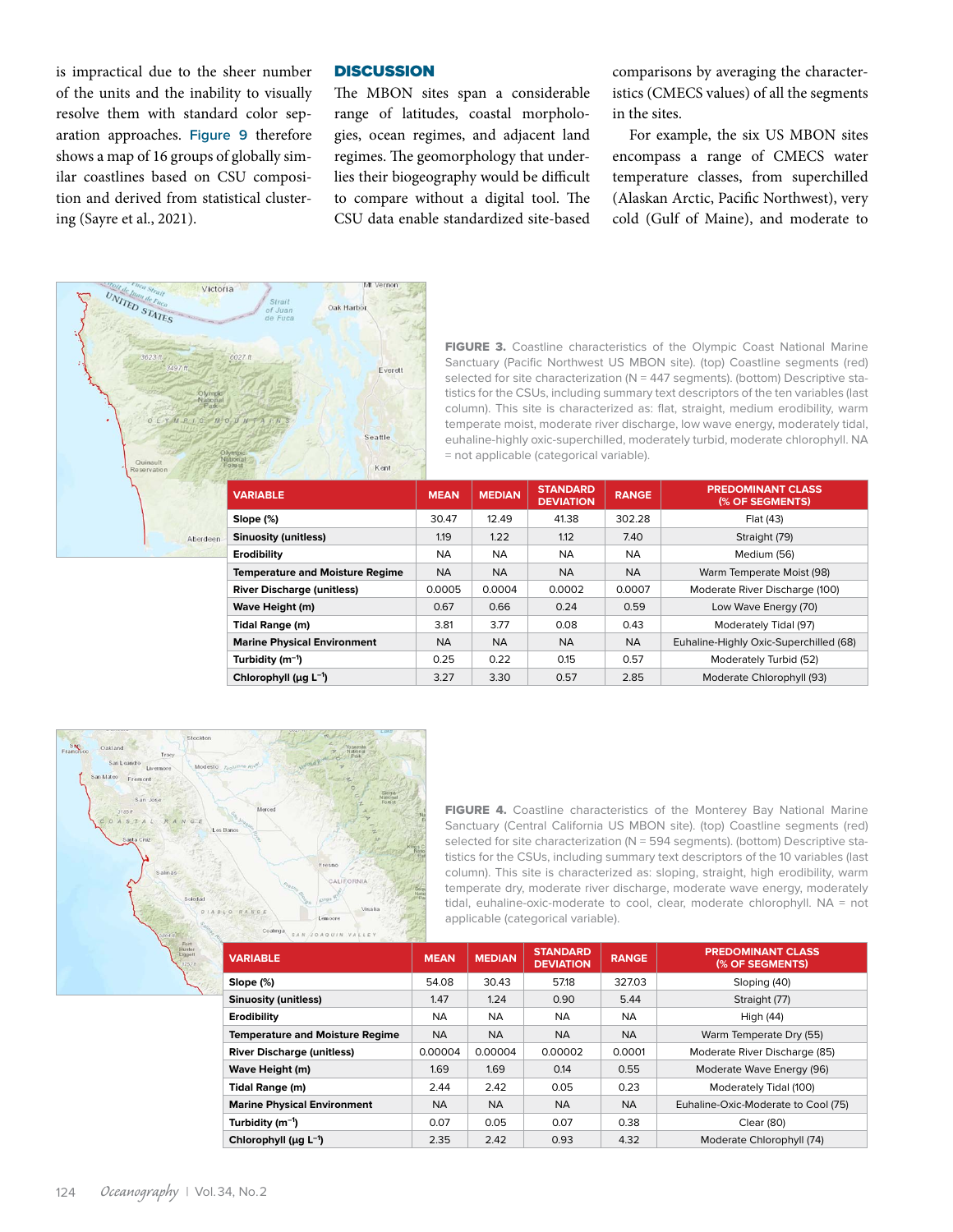cool (Central California, Santa Barbara Channel) and warm (Florida Keys). They also encompass different gradients in air temperature and moisture: Arctic – polar moist; Pacific Northwest – warm temperate moist; Central California – warm temperate dry; Santa Barbara Channel – warm temperate dry; Florida Keys – tropical moist; and Gulf of Maine – cool temperate moist. Tidal range was moderately tidal for all sites except the Alaskan Arctic, which was classified as microtidal. The Gulf of Maine contains the Bay of Fundy region, known for its high tidal amplitudes, and while the majority of segments for this MBON site were moderately tidal (62%), the rest of the coastal segments were macrotidal (30%) or megatidal (8%).

The CSU data can be used for finescale or large regional (including global, e.g., **Figure 9**) assessments. They describe "baseline" conditions for coastline settings based on long-term annual aver-



FIGURE 5. Coastline characteristics of the Santa Barbara Channel (California) US MBON site. (top) Coastline segments (red) selected for site characterization ( $N = 618$  segments). (bottom) Descriptive statistics for the CSUs, including summary text descriptors of the 10 variables (last column). This site is characterized as: steeply sloping, straight, medium erodibility, warm temperate dry, low river discharge, moderate wave energy, moderately tidal, euhaline-oxic-moderate to cool, clear, low chlorophyll. NA = not applicable (categorical variable).

| <b>VARIABLE</b>                         | <b>MEAN</b> | <b>MEDIAN</b> | <b>STANDARD</b><br><b>DEVIATION</b> | <b>RANGE</b> | <b>PREDOMINANT CLASS</b><br>(% OF SEGMENTS) |
|-----------------------------------------|-------------|---------------|-------------------------------------|--------------|---------------------------------------------|
| Slope (%)                               | 74.65       | 55.89         | 74.88                               | 536.02       | Steeply Sloping (40)                        |
| <b>Sinuosity (unitless)</b>             | 1.38        | 1.22          | 1.19                                | 9.80         | Straight (82)                               |
| Erodibility                             | <b>NA</b>   | <b>NA</b>     | <b>NA</b>                           | <b>NA</b>    | Medium (66)                                 |
| <b>Temperature and Moisture Regime</b>  | <b>NA</b>   | <b>NA</b>     | <b>NA</b>                           | <b>NA</b>    | Warm Temperate Dry (100)                    |
| <b>River Discharge (unitless)</b>       | 0.00004     | 0.000004      | 0.00005                             | 0.0001       | Low River Discharge (55)                    |
| Wave Height (m)                         | 1.32        | 1.23          | 0.28                                | 0.73         | Moderate Wave Energy (75)                   |
| Tidal Range (m)                         | 2.45        | 2.45          | 0.04                                | 0.13         | Moderately Tidal (100)                      |
| <b>Marine Physical Environment</b>      | <b>NA</b>   | <b>NA</b>     | <b>NA</b>                           | <b>NA</b>    | Euhaline-Oxic-Moderate to Cool (100)        |
| Turbidity $(m^{-1})$                    | 0.05        | 0.05          | 0.004                               | 0.02         | Clear (100)                                 |
| Chlorophyll ( $\mu$ q L <sup>-1</sup> ) | 1.75        | 1.63          | 0.61                                | 1.87         | Low Chlorophyll (60)                        |



FIGURE 6. Coastline characteristics of the Florida Keys National Marine Sanctuary (Florida Keys US MBON site). (top) Coastline segments (red) selected for site characterization ( $N = 1,690$  segments). (bottom) Descriptive statistics for the CSUs, including summary text descriptors of the 10 variables (last column). This site is characterized as: flat, straight, low erodibility, tropical moist, moderate river discharge, low wave energy, moderately tidal, euhaline-oxic-warm, clear, moderate chlorophyll. NA = not applicable (categorical variable).

| <b>VARIABLE</b>                         | <b>MEAN</b> | <b>MEDIAN</b> | <b>STANDARD</b><br><b>DEVIATION</b> | <b>RANGE</b> | <b>PREDOMINANT CLASS</b><br>(% OF SEGMENTS) |
|-----------------------------------------|-------------|---------------|-------------------------------------|--------------|---------------------------------------------|
| Slope (%)                               | 8.84        | 4.52          | 11.25                               | 100.08       | Flat (71)                                   |
| <b>Sinuosity (unitless)</b>             | 10.66       | 1.41          | 98.18                               | 1212.32      | Straight (53)                               |
| Erodibility                             | <b>NA</b>   | <b>NA</b>     | <b>NA</b>                           | <b>NA</b>    | Low (94)                                    |
| <b>Temperature and Moisture Regime</b>  | <b>NA</b>   | <b>NA</b>     | <b>NA</b>                           | <b>NA</b>    | Tropical Moist (94)                         |
| <b>River Discharge (unitless)</b>       | 0.0002      | 0.00002       | 0.0005                              | 0.002        | Moderate River Discharge (70)               |
| Wave Height (m)                         | 0.41        | 0.41          | 0.16                                | 0.48         | Low Wave Energy (68)                        |
| <b>Tidal Range (m)</b>                  | 1.00        | 1.02          | 0.25                                | 1.21         | Moderately Tidal (52)                       |
| <b>Marine Physical Environment</b>      | <b>NA</b>   | <b>NA</b>     | <b>NA</b>                           | <b>NA</b>    | Euhaline-Oxic-Warm (100)                    |
| Turbidity $(m^{-1})$                    | 0.27        | 0.19          | 0.20                                | 0.53         | Clear (41)                                  |
| Chlorophyll ( $\mu$ g L <sup>-1</sup> ) | 2.30        | 2.28          | 0.45                                | 3.71         | Moderate Chlorophyll (69)                   |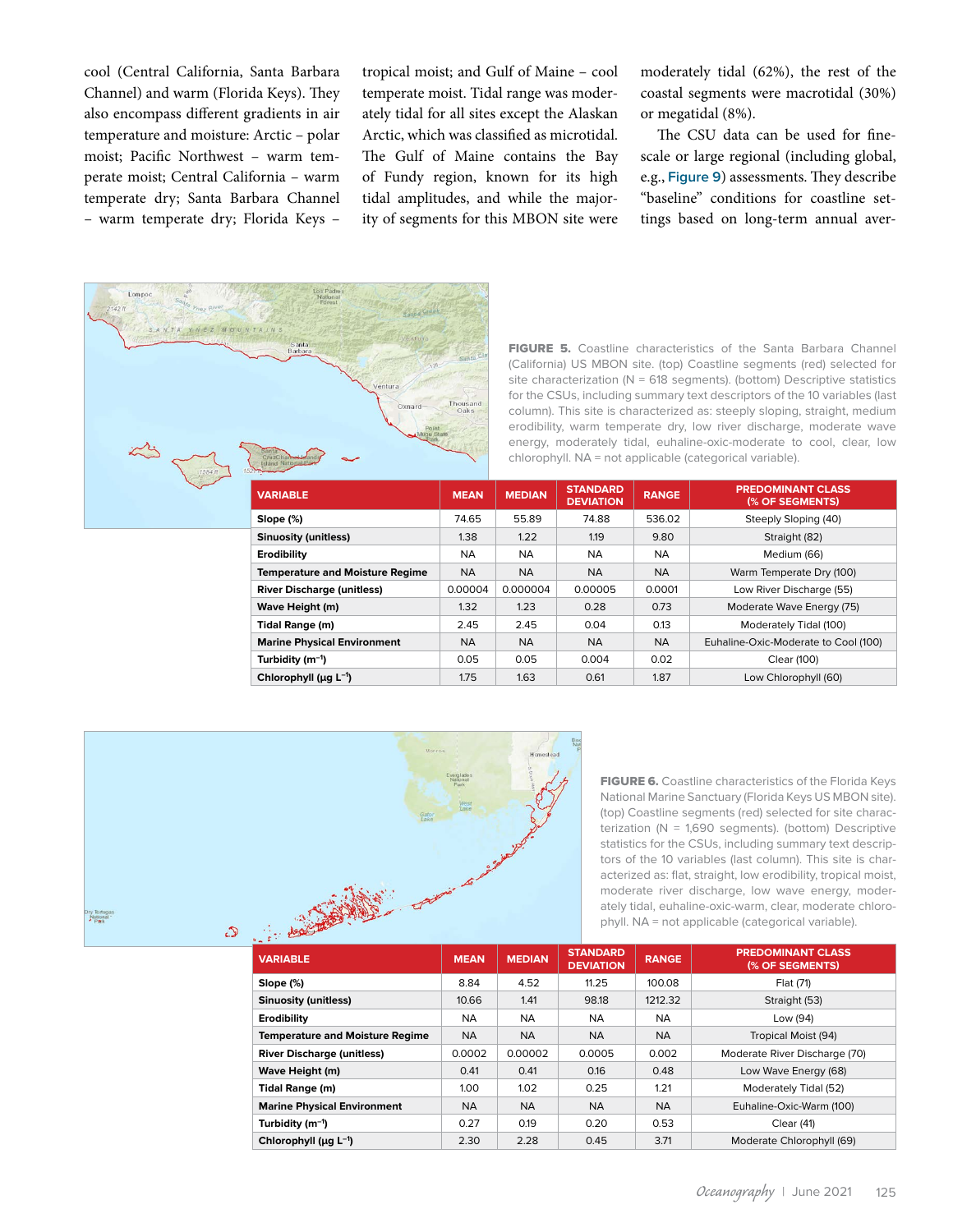ages, and thus may be useful for analyses of change as departures from these long-term averages. Scale is an important factor in the interpretation of this work. A 1 km segment of a 30 m Landsatderived global shoreline is likely a management-appropriate scale, and sitebased applications using the CSU data as a local inventory of coastal ecological settings are encouraged. The use of the data at regional scales (e.g., comparison of coastal environments among and between sites) will likely involve statistical summaries of coastal characteristics of multiple segments.

The CSU data are complementary to the MBON seascapes, the dynamic, data-derived biogeographical regions of the ocean (Kavanaugh et al., 2016; Montes et al., 2020). The seascapes are satellitederived characterizations of the biogeo-



FIGURE 7. Coastline characteristics of the Gulf of Maine US MBON site. (top) Coastline segments (red) selected for site characterization (N = 15,434 segments). (bottom) Descriptive statistics for the CSUs, including summary text descriptors of the 10 variables (last column). This site is characterized as: sloping, sinuous, low erodibility, cool temperate moist, moderate river discharge, low wave energy, moderately tidal, euhaline-oxic-very cold, clear, low chlorophyll. NA = not applicable (categorical variable).

| <b>VARIABLE</b>                        | <b>MEAN</b> | <b>MEDIAN</b> | <b>STANDARD</b><br><b>DEVIATION</b> | <b>RANGE</b> | <b>PREDOMINANT CLASS</b><br>(% OF SEGMENTS) |
|----------------------------------------|-------------|---------------|-------------------------------------|--------------|---------------------------------------------|
| Slope (%)                              | 29.64       | 19.33         | 45.80                               | 967.94       | Sloping (72)                                |
| <b>Sinuosity (unitless)</b>            | 2.17        | 1.65          | 3.39                                | 63.52        | Sinuous (48)                                |
| Erodibility                            | <b>NA</b>   | NA.           | <b>NA</b>                           | <b>NA</b>    | Low (52)                                    |
| <b>Temperature and Moisture Regime</b> | <b>NA</b>   | <b>NA</b>     | <b>NA</b>                           | <b>NA</b>    | Cool Temperate Moist (100)                  |
| <b>River Discharge (unitless)</b>      | 0.0005      | 0.00009       | 0.0008                              | 0.005        | Moderate River Discharge (70)               |
| Wave Height (m)                        | 0.85        | 0.79          | 0.21                                | 1.11         | Low Wave Energy (79)                        |
| Tidal Range (m)                        | 4.71        | 3.79          | 2.06                                | 10.27        | Moderately Tidal (62)                       |
| <b>Marine Physical Environment</b>     | <b>NA</b>   | <b>NA</b>     | <b>NA</b>                           | <b>NA</b>    | Euhaline-Oxic-Very Cold (83)                |
| Turbidity $(m^{-1})$                   | 0.20        | 0.12          | 0.19                                | 1.64         | Clear (47)                                  |
| Chlorophyll ( $\mu q L^{-1}$ )         | 2.69        | 2.04          | 1.94                                | 13.45        | Low Chlorophyll (48)                        |



FIGURE 8. Coastline characteristics of the Golfo Nuevo (Argentina) MBON Pole to Pole of the Americas site. (top) Coastline segments (red) selected for site characterization ( $N = 297$  segments). (bottom) Descriptive statistics for the CSUs, including summary text descriptors of the 10 variables (last column). This site is characterized as: sloping, straight, medium erodibility, warm temperate dry, low river discharge, low wave energy, macrotidal, euhaline-oxic-moderate to cool, turbid, low chlorophyll. NA = not applicable (categorical variable).

| <b>VARIABLE</b>                         | <b>MEAN</b> | <b>MEDIAN</b> | <b>STANDARD</b><br><b>DEVIATION</b> | <b>RANGE</b> | <b>PREDOMINANT CLASS</b><br>(% OF SEGMENTS) |
|-----------------------------------------|-------------|---------------|-------------------------------------|--------------|---------------------------------------------|
| Slope (%)                               | 87.98       | 63.94         | 83.92                               | 619.11       | Sloping (45)                                |
| <b>Sinuosity (unitless)</b>             | 1.16        | 1.09          | 0.28                                | 2.23         | Straight (97)                               |
| Erodibility                             | <b>NA</b>   | <b>NA</b>     | <b>NA</b>                           | <b>NA</b>    | Medium (100)                                |
| <b>Temperature and Moisture Regime</b>  | <b>NA</b>   | <b>NA</b>     | <b>NA</b>                           | <b>NA</b>    | Warm Temperate Dry (100)                    |
| <b>River Discharge (unitless)</b>       | 0.000008    | 0.000005      | 0.00002                             | 0.00009      | Low River Discharge (95)                    |
| Wave Height (m)                         | 0.86        | 0.59          | 0.33                                | 0.78         | Low Wave Energy (63)                        |
| <b>Tidal Range (m)</b>                  | 4.70        | 4.79          | 0.16                                | 0.48         | Macrotidal (100)                            |
| <b>Marine Physical Environment</b>      | <b>NA</b>   | <b>NA</b>     | <b>NA</b>                           | <b>NA</b>    | Euhaline-Oxic-Moderate to Cool (100)        |
| Turbidity $(m^{-1})$                    | 1.00        | 0.80          | 0.98                                | 3.67         | Turbid (65)                                 |
| Chlorophyll ( $\mu$ q L <sup>-1</sup> ) | 1.96        | 0.92          | 1.68                                | 4.25         | Low Chlorophyll (72)                        |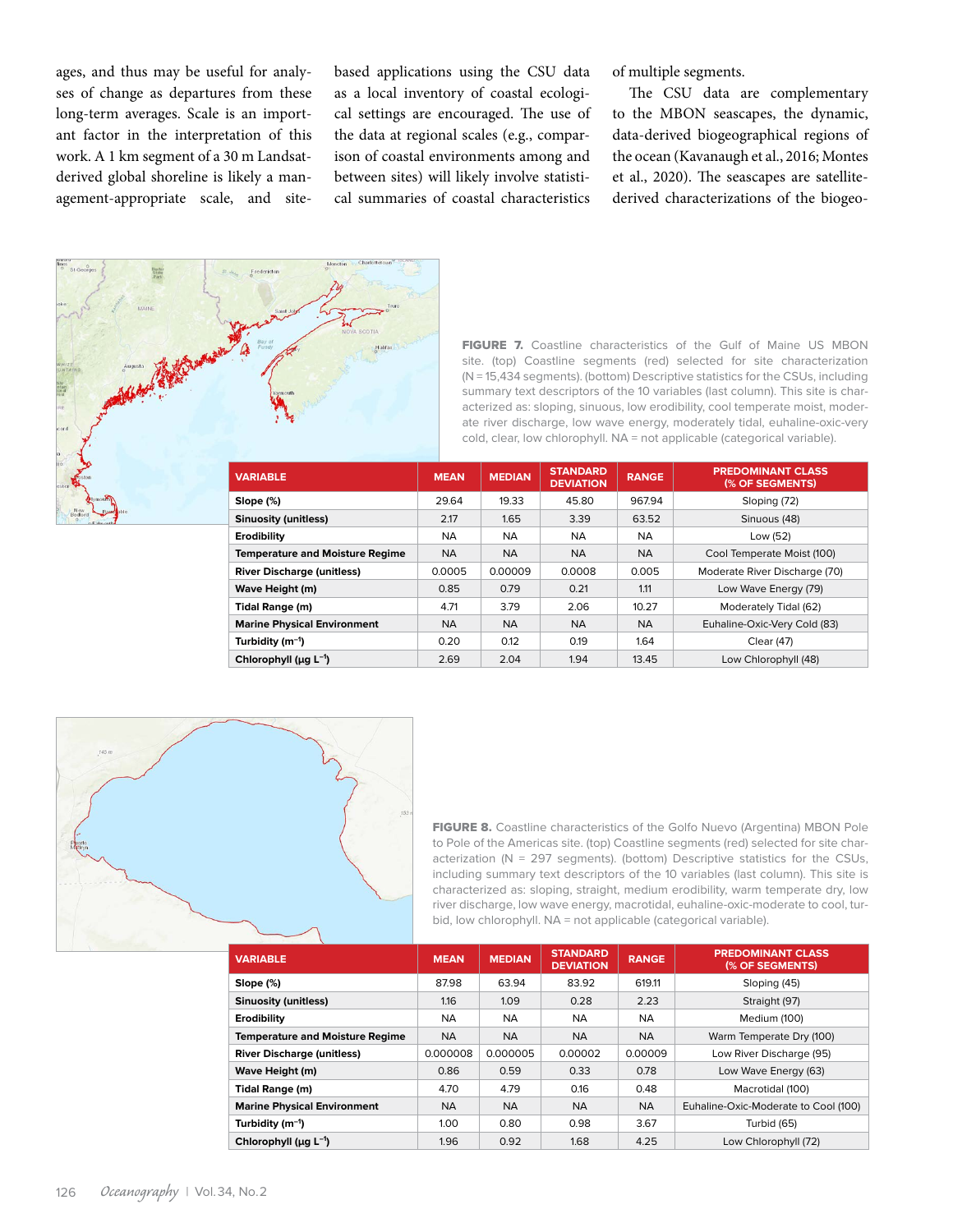chemical properties of ocean waters produced in a regular timestep (eight-day and monthly composites). This allows for analyses of seasonal and even eventrelated changes. MBON site managers and scientists can access the seascape data via NOAA CoastWatch.

The CSUs provide additional site characteristics that complement the seascape data, including the physical and chemical gradients that influence biotic distributions at the coast. The data are intended to be useful for ecosystem inventory and mapping, resource assessments, and accounting; coastal and marine spatial planning; marine protected area (MPA) planning and assessment; conservation prioritization and planning; biogeographic assessments; and species and habitat modeling. The addition of occurrences of major biological assemblages (mangroves, salt marshes, seagrass and shellfish beds, coral reefs, sandy bottoms, and kelp forests) as important "biology" attributes to the data is warranted and planned, and it will increase the biodiversity monitoring value of the CSU data. For biodiversity and habitat monitoring at multiple scales, the 10 variables used to characterize the aggregate ecological setting of a coastal area are understood as fundamental determinants of biotic distributions. It is therefore plausible that the resource should be helpful in understanding changes in biotic distributions as a consequence of changes in the underlying abiotic conditions. The characterization of baseline environmental conditions is an important requirement for biodiversity monitoring. If the environmental conditions for any year (past, current, or future) are known or can be projected, they can be compared to the baseline ecological settings to identify departures from historical conditions. This information, especially in combination with information on changes in the biological assemblages themselves, is a foundational element of biodiversity and habitat monitoring

Science needs assessments have been derived from condition reports and management plans developed for the national marine sanctuaries described in the figures. The CSU data are potentially useful for addressing a number of identified science needs for these sanctuaries ([https://sanctuaries.noaa.gov/science/](https://sanctuaries.noaa.gov/science/assessment/title_index.html) [assessment/title\\_index.html](https://sanctuaries.noaa.gov/science/assessment/title_index.html)), including climate change, habitat characterization, and assessment of marine zoning effectiveness for the Channel Islands; climate change, habitat protection and management, and physical oceanography for the Florida Keys; nearshore characterization of resources and processes for the Olympic Coast; and similar needs at other sanctuaries.

The data may be particularly useful for ecosystem-based marine spatial planning at MBON sites. At many coastal sites, resource managers develop a number of digital data layers and spatial analytical frameworks to support decisions about human activities in and near the ocean. The process for developing and using these digital resources, known as marine spatial planning (MSP), often has an



FIGURE 9. The distribution of 16 groups of globally similar coastlines, reflecting similarity in CSU composition. Maximum random color separation is employed to facilitate visual identification of these global ecological coastal units, derived from a statistical clustering of the 4 million segments. General patterns of latitudinal distributions are evident. Graphic reproduced from Sayre et al. (2021), which includes additional information on the clustering method and results.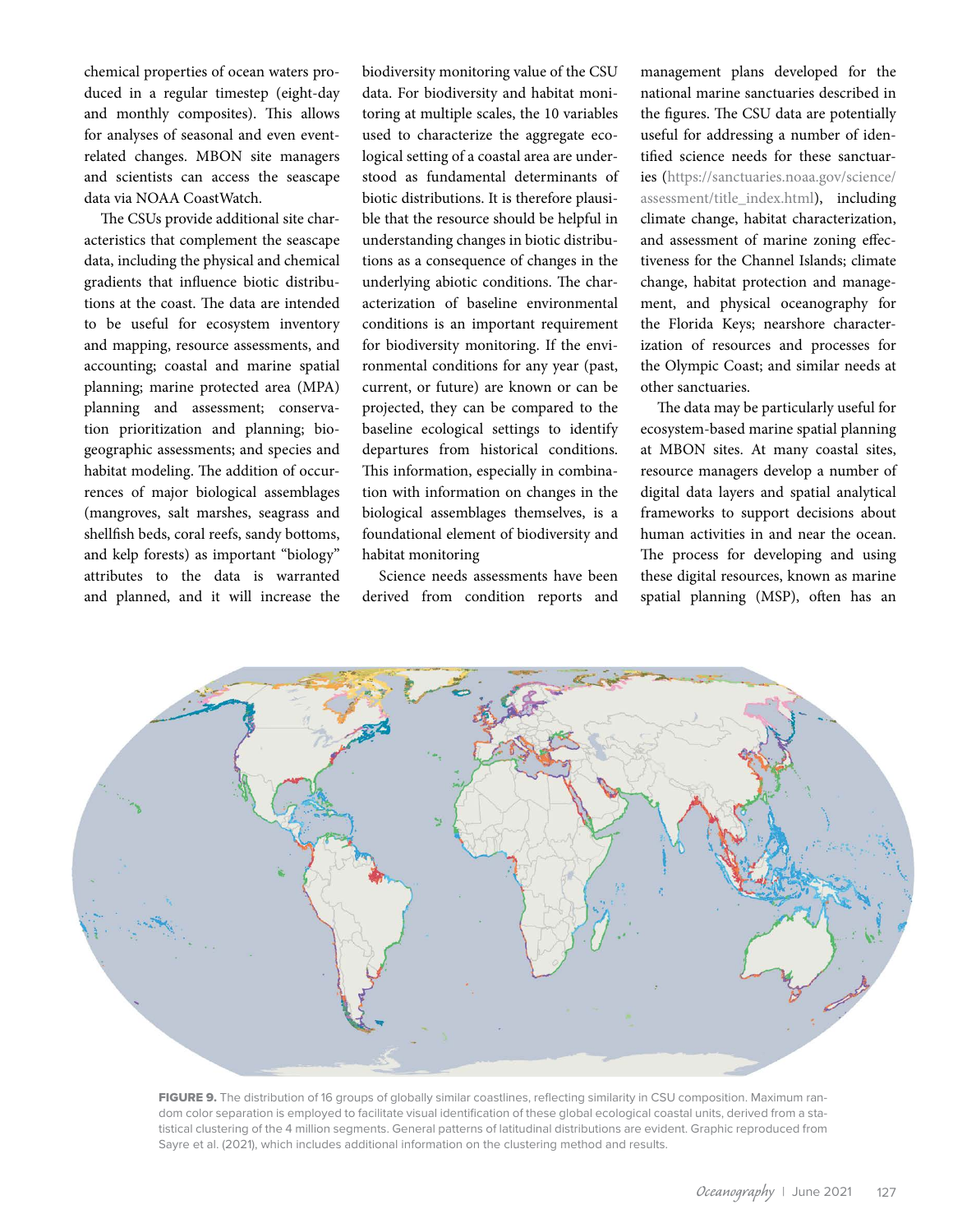economic focus on resource extraction, infrastructure development, or use permitting, to name a few. To enhance a focus on environmental sustainability, principles of ecosystem-based management (EBM) are increasingly incorporated into MSP approaches, resulting in ecosystem-based MSP (Foley et al., 2010). The CSU data are intended to support the selection and spatial delineation of the set of ecosystems in a coastal site that are recognized and used as management units.

The CSUs are a fundamental data layer that will be useful as new global data sets become available, including global maps of mangroves, salt marshes, coral reefs, seagrass and shellfish beds, sandy bottoms, and kelp forests. The data will be available as a resource in the Environmental Systems Research Institute (Esri) Living Atlas [\(https://](https://www.esri.com/en-us/arcgis/products/living-atlas) [www.esri.com/en-us/arcgis/products/](https://www.esri.com/en-us/arcgis/products/living-atlas) [living-atlas](https://www.esri.com/en-us/arcgis/products/living-atlas)) and in the public domain, and will support marine biodiversity and ecosystem conservation assessments that frame UN Sustainable Development Goal 14 and the Post-2020 Biodiversity Framework of the Convention on Biological Diversity. Ultimately, the CSU data, along with other standardized and globally comprehensive resources such as seascapes (Kavanaugh et al., 2016) and oceanic Ecological Marine Units (Sayre et al., 2017), could be considered as foundational elements of an emerging "digital" ocean. The first research and development priority of the 2021– 2030 UN Decade of Ocean Science for Sustainable Development program is the creation of a globally comprehensive and georeferenced common digital atlas of the ocean (Ryabinin et al., 2019). The CSUs offer a valuable contribution to the envisioned set of UN Decade outcomes.

## **CONCLUSION**

The coastal segment units data represent a globally comprehensive and standardized geospatial data layer on coastal ecological settings. The data were derived from segmentation and attribution of 4 million 1 km or shorter coastline segments. Classification of the segments using the Coastal and Marine Ecological Classification Standard resulted in the identification of 81,000 distinct CSUs. The granularity of the CSU resource (1 km or shorter segments) allows for assessment of coastal ecological settings at local, regional, national, and greater scales. The designated CSUs in seven regionalscale MBON sites were assessed and compared. In addition to the standardized site characterization value, the CSU data are intended to be useful for a variety of research and management applications that include ecosystem-based marine spatial planning, conservation priority setting, species habitat modeling, ecosystem accounting, and scientific assessments undertaken in support of the Sustainable Development Goals and the Conservation of Biological Diversity objectives. Ultimately, the CSU resource represents an element of a common digital atlas of the ocean, as commissioned by the UN Decade of Science for Sustainable Development (2021-2030).

#### REFERENCES

- Bailey, R. 2009. *Ecosystem Geography: From Ecoregions to Sites*, 2nd ed. Springer-Verlag, New York, NY, 251 pp.
- Barbier, E., S. Hacker, C. Kennedy, E. Koch, A. Stier, and B. Silliman. 2011. The value of estuarine and coastal ecosystem services. *Ecological Monographs* 81(2):169–193, [https://doi.org/10.1890/](https://doi.org/10.1890/10-1510.1) [10-1510.1](https://doi.org/10.1890/10-1510.1).
- Bartley, J., R. Buddemeier, and D. Bennett. 2001. Coastline complexity: A parameter for functional classification of coastal environments. *Journal of Sea Research* 46(2):87–97, [https://doi.org/10.1016/](https://doi.org/10.1016/S1385-1101(01)00073-9) [S1385-1101\(01\)00073-9.](https://doi.org/10.1016/S1385-1101(01)00073-9)
- Boyd, R., R. Dalrymple, and B. Zaitlin. 1992. Classification of clastic coastal depositional environments. *Sedimentary Geology* 80(3):139–150, [https://doi.org/10.1016/0037-0738\(92\)90037-R.](https://doi.org/10.1016/0037-0738(92)90037-R)
- Burke, L., Y. Kura, K. Kassem, C. Revenga, M. Spalding, and D. McAllister. 2000. *Pilot Analysis of Global Ecosystems: Coastal Ecosystems*. World Resources Institute, Washington, DC, 93 pp., [https://www.wri.org/publication/pilot-analysis](https://www.wri.org/publication/pilot-analysis-global-ecosystems-coastal-ecosystems)[global-ecosystems-coastal-ecosystems](https://www.wri.org/publication/pilot-analysis-global-ecosystems-coastal-ecosystems).

Cooper, J., and S. McLaughlin. 1998. Contemporary multidisciplinary approaches to coastal classification and environmental risk analysis. *Journal of Coastal Research* 14(2):512–524.

- Davies, J. 1980. *Geographical Variation in Coastal Development*. Geomorphology Text Series 4, Longman Group Ltd., London, 204 pp.
- Davis, R., and J. Fitzgerald. 2020. *Beaches and Coasts*, 2nd ed. John Wiley and Sons Ltd., 518 pp., <https://doi.org/10.1002/9781119334491>.
- Estes, L., P. Elsen, T. Treuer, L. Ahmed, K. Caylor, J. Chang, J. Choi, and E. Ellis. 2018. The spatial and temporal domains of modern ecology*. Nature Ecology and Evolution* 2:819–826, [https://doi.org/](https://doi.org/10.1038/s41559-018-0524-4) [10.1038/s41559-018-0524-4](https://doi.org/10.1038/s41559-018-0524-4).
- FGDC (Federal Geographic Data Committee). 2012. *Coastal and Marine Ecological Classification Standard Version 4.0*. Report FGDC-STE-18-2012, Federal Geographic Data Committee Secretariat, US Geological Survey, Reston, Virginia, 343 pp.
- Fick, S., and R. Hijmans. 2017. WorldClim 2: New 1-km spatial resolution climate surfaces for global land areas. *International Journal of Climatology* 37(12):4,302–4,315, [https://doi.org/](https://doi.org/10.1002/joc.5086) [10.1002/joc.5086.](https://doi.org/10.1002/joc.5086)
- Foley, M., B. Halpern, F. Micheli, M. Armsby, M. Caldwell, C. Crain, E. Prahler, N. Rohr, D. Sivas, M. Beck, and others. 2010. Guiding ecological principles for marine spatial planning. *Marine Policy* 34(5):955–966, [https://doi.org/10.1016/](https://doi.org/10.1016/j.marpol.2010.02.001) [j.marpol.2010.02.001.](https://doi.org/10.1016/j.marpol.2010.02.001)
- Gagné, T., G. Reygondeau, C. Jenkins, J. Sexton, S. Bograd, E. Hazen, and K. Van Houtan. 2020. Towards a global understanding of the drivers of marine and terrestrial biodiversity. *PLoS ONE* 15(2):e0228065, [https://doi.org/10.1371/](https://doi.org/10.1371/journal.pone.0228065) [journal.pone.0228065.](https://doi.org/10.1371/journal.pone.0228065)
- Harris, P., A. Heap, S. Bryce, R. Porter-Smith, D. Ryan, and D. Heggie. 2002. Classification of Australian clastic coastal depositional environments based upon a quantitative analysis of wave, tidal, and river power. *Journal of Sedimentological Research* 72(6):858–870, [https://doi.org/10.1306/040902720858.](https://doi.org/10.1306/040902720858)
- Hartmann, J., and N. Moosdorf. 2012. The new global lithological map database GLiM: A representation of rock properties at the Earth surface. *Geochemistry, Geophysics, Geosystems* 13(12)1–37, [https://doi.org/10.1029/2012GC004370.](https://doi.org/10.1029/2012GC004370)
- Inman, D., and C. Nordstrom. 1971. On the tectonic and morphologic classification of coasts. *Journal of Geology* 79(1):1–21,<https://doi.org/10.1086/627583>.
- John, S., D. Brew, and R. Cottle. 2017. Coastal ecology and geomorphology. Pp. 234–296 in *Methods of Environmental and Social Impact Assessment*, 4th ed. R. Therivel and G. Wood, eds, Routledge, New York, 740 pp., [https://doi.org/](https://doi.org/10.4324/9781315626932) [10.4324/9781315626932.](https://doi.org/10.4324/9781315626932)
- Kavanaugh, M., M. Oliver, F. Chavez, R. Letelier, F. Muller-Karger, and S. Doney. 2016. Seascapes as a new vernacular for ocean monitoring, management and conservation. *ICES Journal of Marine Science* 73(7):1,839–1,850, [https://doi.org/10.1093/](https://doi.org/10.1093/icesjms/fsw086) [icesjms/fsw086](https://doi.org/10.1093/icesjms/fsw086).
- Montes, E., A. Djuhuus, F. Muller-Karger, D. Otis, C. Kelble, and M. Kavanaugh. 2020. Dynamic satellite seascapes as a biogeographic framework for understanding phytoplankton assemblages in the Florida Keys National Marine Sanctuary, United States. *Frontiers in Marine Science* 7:575, <https://doi.org/10.3389/fmars.2020.00575>.
- Moosdorf, N., S. Cohen, and C. von Hagke. 2018. A global erodibility index to represent sediment production potential of different rock types. *Applied Geography* 101:36–44.
- NEA and UNEP-WCMC (Norwegian Environment Agency and United Nations Environment Program – World Conservation Monitoring Center). 2019. *Environmental Sensitivity Mapping for Oil and Gas Development – A High-Level Review of Methodologies*. 40 pp., [https://www.unep-wcmc.](https://www.unep-wcmc.org/system/comfy/cms/files/files/000/001/635/original/Report_A_Environmental_Sensitivity_Mapping_high_level_review_of_methodology_final.pdf) [org/system/comfy/cms/files/files/000/001/635/](https://www.unep-wcmc.org/system/comfy/cms/files/files/000/001/635/original/Report_A_Environmental_Sensitivity_Mapping_high_level_review_of_methodology_final.pdf) [original/Report\\_A\\_Environmental\\_Sensitivity\\_](https://www.unep-wcmc.org/system/comfy/cms/files/files/000/001/635/original/Report_A_Environmental_Sensitivity_Mapping_high_level_review_of_methodology_final.pdf) [Mapping\\_high\\_level\\_review\\_of\\_methodology\\_](https://www.unep-wcmc.org/system/comfy/cms/files/files/000/001/635/original/Report_A_Environmental_Sensitivity_Mapping_high_level_review_of_methodology_final.pdf) [final.pdf.](https://www.unep-wcmc.org/system/comfy/cms/files/files/000/001/635/original/Report_A_Environmental_Sensitivity_Mapping_high_level_review_of_methodology_final.pdf)